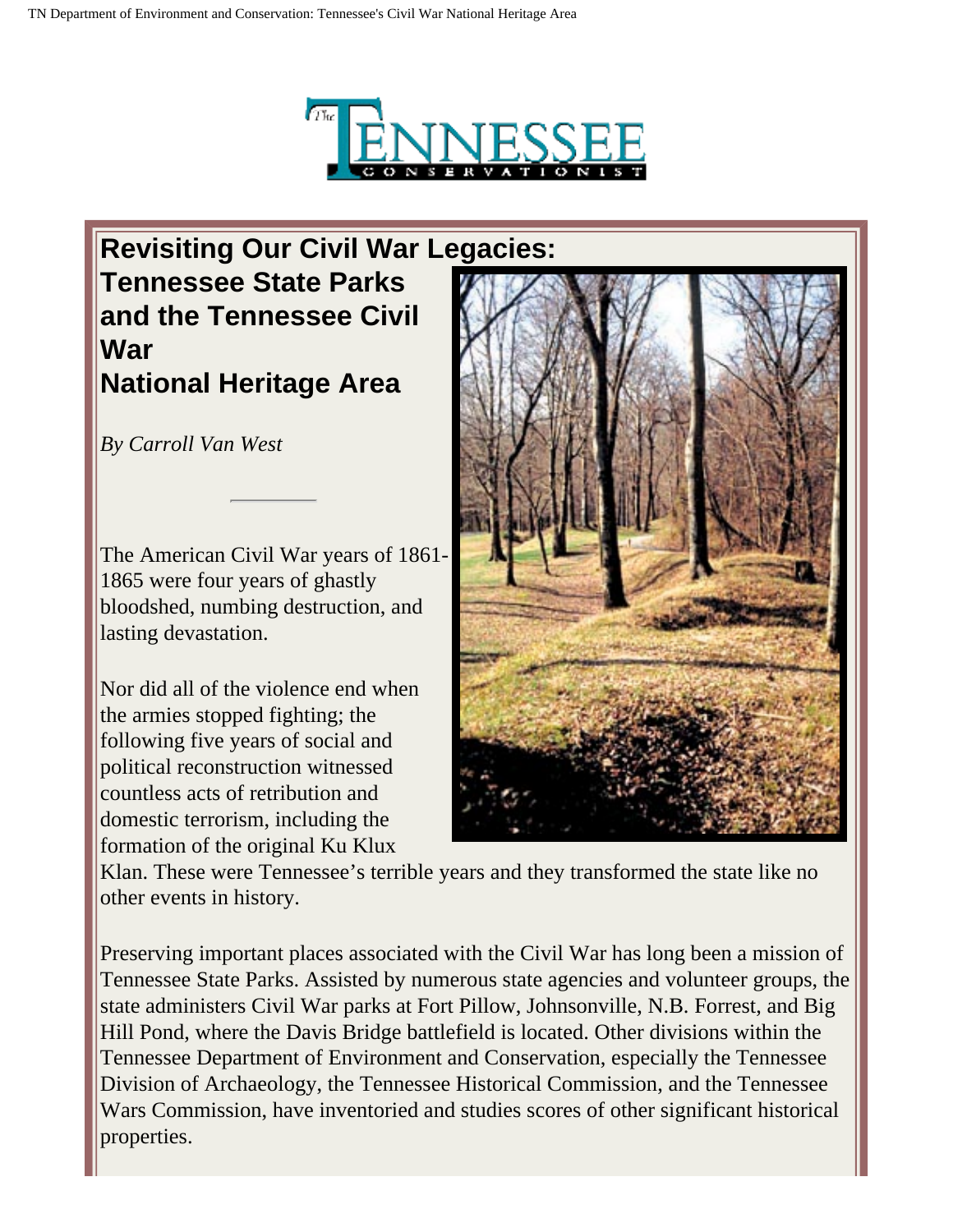These various state efforts have a new potential federal partner. Through legislation written by Congressman Bart Gordon and supported by the state's entire delegation, Congress established the Tennessee Civil War National Heritage Area to help state and local partners to preserve and tell the story of Tennessee's terrible years.

The Tennessee Civil War National Heritage Area helps state and local partners to preserve, interpret, and promote a wide range of historical properties that are publiclyowned or publicly-accessible. These historic places are concentrated along eight different heritage corridors that crisscross Tennessee, following the routes of old turnpikes, railroads, and rivers in all three Grand Divisions. The river corridors follow the Cumberland, Tennessee, and Mississippi rivers. The turnpikes and railroad corridors stretch from Memphis to Shiloh; from Dover to Chattanooga; from Gallatin to Pulaski; from Nashville to New Johnsonville; and from Bristol to Chattanooga. These historic routes connect the hundreds of places that help tell the story of the Civil War and Reconstruction in Tennessee and provide convenient paths for visitors and residents who wish to explore the whole history of the war years.

The Tennessee Civil War National Heritage Area is a partnership unit of the National Park Service and receives most of its funding from federal and state sources. Administered by the Center for Historic Preservation at Middle Tennessee State University, assisted by a board of advisors with representatives from various state agencies, non-profit organizations, and local officials, the National Heritage Area is the only statewide program in the nation.

The National Heritage Area does not own or acquire historic property, but through direct assistance and partnership funds, it enhances Tennessee's efforts to conserve, enhance, and promote the heritage of the Civil War and Reconstruction. By working with key partners such as the Tennessee Historical Commission, the Tennessee Department of Tourist Development, and Tennessee State Parks, the National Heritage Area has already assisted state parks and state historic sites in many ways, from preparing nominations to the National Register of Historic Places to funding research projects for new exhibits.

## **How the National Heritage Area Helps State Conservation Efforts**

The Civil War is among the most carefully researched, and debated, eras in American history. To tell the whole story of those years, the Tennessee Civil War National Heritage Area is particularly interested in focusing programming and conservation efforts at neglected resources associated with wartime occupation, the homefront, emancipation, and the later social and political reconstruction of the state.

Among the National Heritage Area's first projects in 1999-2000, for example, was to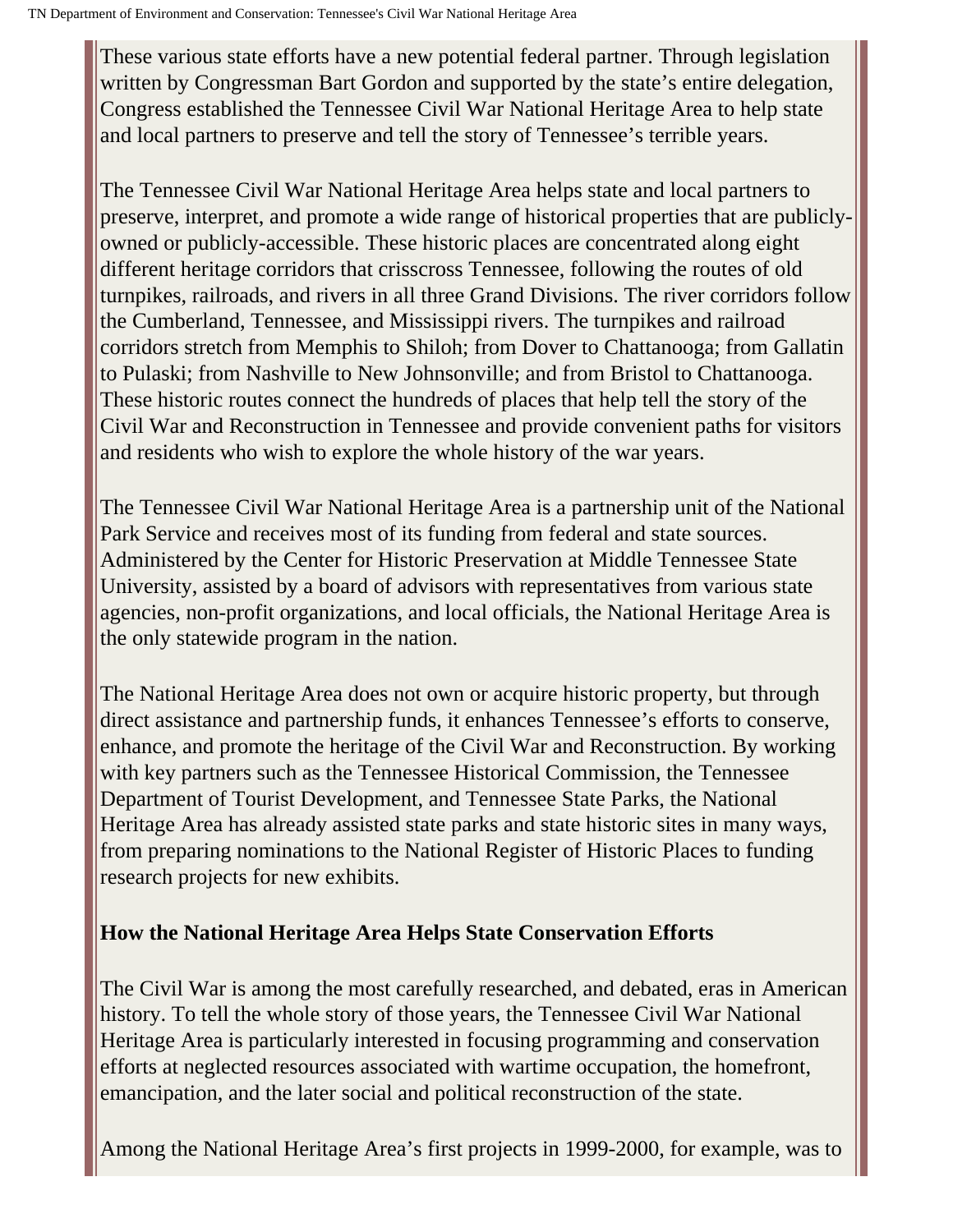nominate Johnsonville State Historic Area to the National Register of Historic Places, a project that has been initiated by local officials, the chamber of commerce, and the Tennessee Historical Commission. Listing in the National Register, officials hoped, would bring new attention to this little-visited jewel in the state park system. It also would create new preservation and interpretation possibilities for the park's resources.

Why Johnsonville? First, the physical setting of the federal fort, named Fort Johnson in honor of then Military Governor Andrew Johnson, was excellent. To tell the story of the military base and the town of Johnsonville that grew around it, many resources remained: two redoubts, rifle pits, site of a horse corral, an old railroad turntable, excellent views of the river, and later historic cemeteries.

Adding to those valuable resources was the story of Johnsonville itself. The park was directly associated with the Union occupation of Tennessee, a key November 1864 battle, and the actions of African-American soldiers, members of the famed regiments of the United States Colored Troops (USCT). Many Civil War era sites neglect the story of the USCT and ignore the drama of enslaved peoples gaining freedom and taking up arms against their former masters. Here at Johnsonville was an opportunity to tell the whole story of the Civil War—how these years of destruction were also times of Emancipation and new opportunities for formerly enslaved men and women.

The National Register nomination detailed the important historic resources while it also documented the park's Civil War history. As a military-created river base, Johnsonville was a strategic federal river-rail supply depot and distribution center. On November 4-5, 1864, about 3,000 Confederates under the command of Gen. Nathan B. Forrest used the high ground on the opposite side of the river (now preserved as the Nathan B. Forrest State Park) to attack and lay siege to the town, its naval base, and its defensive fortifications. At Johnsonville, Union Col. Charles R. Thompson commanded about 2,000 men, including several hundred USCT soldiers. The federal soldiers defended their post and suffered few casualties, but lost four United States Navy "tinclad" gunboats, numerous transports and barges, supplies and war materiel, and numerous buildings.

Johnsonville's story, however, did not end in the winter of 1864, but extended well into the 19th century. For the rest of the war, the town remained an important base on the Tennessee River. During Reconstruction, federal officials established a Freedmen's Bureau agency and many USCT soldiers stayed in the vicinity. For example, the 1890 Civil War Veterans Census lists 30 veterans of the 12th Regiment USCT and 13th Regiment USCT as residing in Johnsonville; at least a dozen of these veterans, such as Privates Dempsey Green and Jacob Anderson, were stationed there during the war.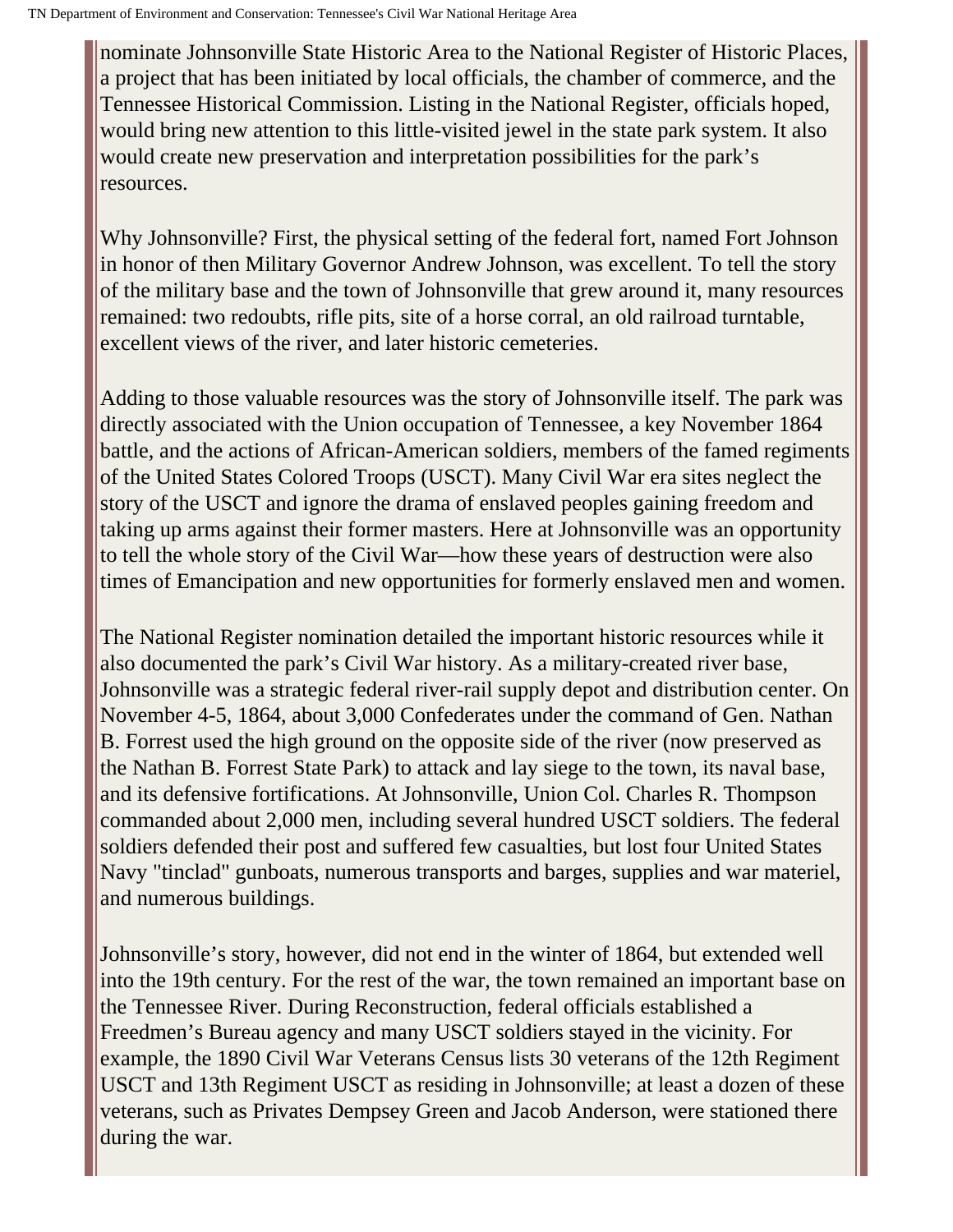Once the military left Johnsonville, the town remained but never grew too large. A history from the 1880s recounted that Johnsonville was "the chief shipping point for Humphreys County on the Tennessee river," but that the place was "much retarded in its growth," with two-thirds of its 300 residents being African Amercians. Today, the historic AME Cemetery is the final resting place, and the primary remnant, of this post-Civil War black community. Most of the town was submerged under the waters of Kentucky Lake in the early 1940s.

With the National Register listing in place, the Tennessee Civil War National Heritage Area looks forward to working with park officials in developing and installing new exhibits about Johnsonville's unique story. It is already working with local tourism groups in Benton, Henry, Houston, Humphreys, and Stewart counties to develop driving tours aimed at increasing the number of visitors to Johnsonville State Historical Area, the Nathan B. Forrest State Park, and related Civil War and Reconstruction sites along the Tennessee River in Middle Tennessee.

## **The Many Stories of Tennessee's Terrible Years**

Many places across the state help to tell the story of how the war and Reconstruction transformed Tennessee. Stories of African-American emancipation and the creation of freedmen farms is central to the section of Shelby County now conserved as T.O. Fuller State Park in Memphis. T.O. Fuller State Park, which is named in honor of prominent early 20th century educator, historian, and minister Thomas Oscar Fuller, contains over 1,000 acres of land, a portion of which were farmed by freed families in the decades after the war. Park officials are currently researching this story of how the war created new opportunities for Tennesseans once enslaved.

Many Tennesseans are joining with the National Heritage Area to broaden our understanding of this pivotal era in history. Working to preserve and interpret the legacies of the Civil War and Reconstruction era through partnerships between state agencies, local groups, and property owners is a basic strategy of the National Heritage Area. In East Tennessee, the National Heritage Area has carried out a twocounty resource study of the Nolichucky River Valley, which included the Davy Crockett Birthplace State Park and many nearby historic farms, churches, and houses. It also provided funds for the development of new exhibits about slavery and the Civil War years at the Tipton-Haynes State Historic Site in Johnson City.

In Chattanooga, the National Heritage Area worked with local, state, and federal officials to carry out a multiple county resource study of Civil War properties outside of the national park. This led to the National Register listing of the historic Wauhatchie Pike, a mile-plus recreational trail on Lookout Mountain in Chattanooga.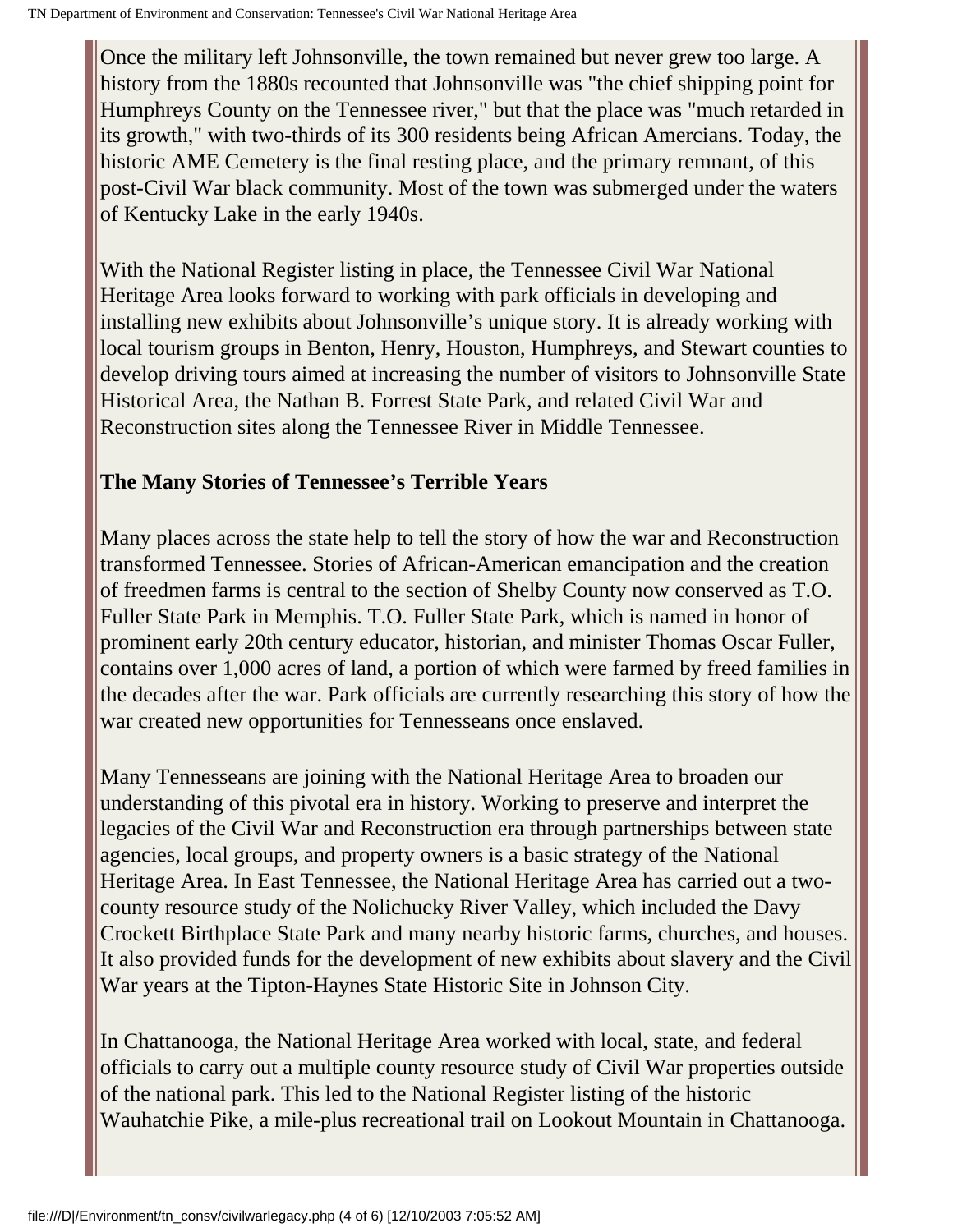Heritage Area staffers have prepared interpretive and site plans for two developing Middle Tennessee historic sites, Rosemont in Gallatin and the Matt Gardner Homestead in Elkton. In West Tennessee, the heritage area has worked to document and nominate the Salem Cemetery Battlefield in Madison County to the National Register. These efforts complement earlier ones by the Tennessee Historical Commission and the Tennessee Division of Archaeology, which combined forces in the 1990s to conduct a comprehensive survey of archaeological resources associated with the Civil War.

Out of that work came the listing of the Davis Bridge Battlefield, the second largest Civil War battlefield in West Tennessee, in Big Hill Pond State Park. Like Johnsonville, the history of Davis Bridge had been forgotten. But in October 1862, some 18,000 Confederate and Union troops fought for control of the railroad at this place, bloody combat that left an estimated 1,000 casualties. Afterwards, again similar to Johnsonville, the Union army built earthworks to protect the railroad route and manned them, in part, with soldiers from the United States Colored Troops.

Although most projects are along the heritage corridors, the heritage area offers opportunities to all counties. Recently, it assisted the preparation of a driving tour for "The Borderlands," an area including Pickett, Fentress, and Overton counties, as well as a portion of Kentucky. It will be important to connect that tour with the route of the newly-designated Justin P. Wilson Cumberland Trail State Park, which stretches along the entire Cumberland Plateau and ends at the Cumberland Gap National Historical Park. Thousands of soldiers crossed the Cumberland Gap and the park contains extant Civil War fortifications.

Helping Parks and Sites through Technical Assistance

The National Heritage Area's Technical Assistance program touches many Tennessee communities. Since Middle Tennessee State University provides the required matching dollars, through its Center for Historic Preservation, the Tennessee Civil War National Heritage Area offers many services free to local museums, historic sites, local governments, chambers of commerce, state agencies, and non-profit organizations. National Heritage Area staff conduct on-site preservation assessments, carry out needed research, and develop exhibit and brochure texts for interpretation and heritage tourism.

The National Heritage Area's partnership with Tennessee State Parks and the Tennessee Department of Environment and Conservation will certainly expand as the state nears the 150th anniversary of the Civil War in 2011. Telling the many layers of the Civil War story is an on-going activity. On March 6, 2004, the National Heritage Area and Stones River National Battlefield will host a one-day symposium on